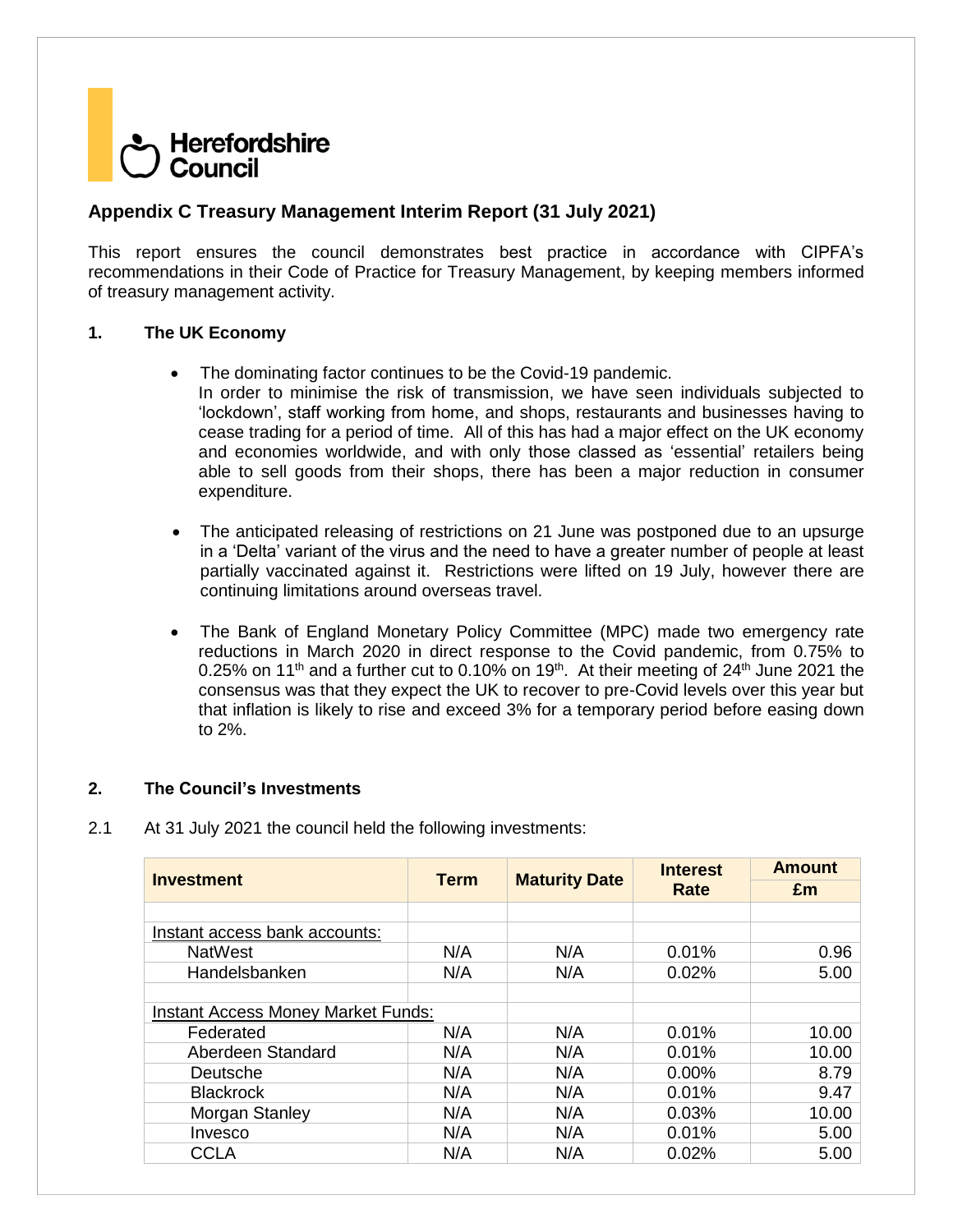| 95 Day Notice Bank Accounts:     |          |          |       |       |
|----------------------------------|----------|----------|-------|-------|
| Santander                        | N/A      | N/A      | 0.40% | 5.00  |
| <b>Natwest</b>                   | N/A      | N.A      | 0.15% | 3.00  |
| <b>Barclays</b>                  | N/A      | N/A      | 0.15% | 5.00  |
|                                  |          |          |       |       |
| <b>Fixed Term Deposits:</b>      |          |          |       |       |
| Goldman Sachs                    | 181 days | 11/08/21 | 0.18% | 5.00  |
| <b>Standard Chartered</b>        | 94 days  | 04/10/21 | 0.10% | 5.00  |
| <b>Coventry Building Society</b> | 122 days | 15/10/21 | 0.04% | 5.00  |
|                                  |          |          |       |       |
| Total and average interest rate  |          |          | 0.06% | 92.22 |
|                                  |          |          |       |       |
|                                  |          |          |       |       |

- 2.2 The council continues to select counterparties suitable for investment based on the credit worthiness service provided by their treasury advisors, Link Asset Services. The service employs a sophisticated modelling approach utilising credit ratings from the three main credit rating agencies. The modelling approach combines credit ratings, credit watches and credit outlooks in a weighted scoring system to which Capita Asset Services allocate a series of colour coded bands with suggested maximum durations for investments as shown below;
	-
	- Yellow 5 years<br>Purple 2 years  $\cdot$  Purple
	- Blue 1 year (only applies to nationalised or part nationalised UK Banks)
	- Orange 1 year
	- Red 6 months
	- Green 100 days
	- No colour not to be used
- 2.3 The council has earned interest on its investments as follows:

|               | <b>Average amount</b><br>invested      |                     | Average rate of<br>interest earned      |                       | <b>Amount</b><br>of interest        | <b>Budget</b> | (Surplus)         |
|---------------|----------------------------------------|---------------------|-----------------------------------------|-----------------------|-------------------------------------|---------------|-------------------|
| <b>Month</b>  | <b>Actual</b><br><b>Forecast</b><br>£m | <b>Budget</b><br>£m | <b>Actual</b> /<br><b>Forecast</b><br>% | <b>Budget</b><br>$\%$ | earned /<br><b>Forecast</b><br>£000 | £000          | /Deficit<br>£'000 |
| Apr-21        | 69.0                                   | 40                  | 0.11                                    | 0.01                  | 6                                   |               | (6)               |
| $May-21$      | 76.4                                   | 40                  | 0.09                                    | 0.01                  | 6                                   |               | (6)               |
| $Jun-21$      | 83.3                                   | 40                  | 0.08                                    | 0.01                  | 5                                   |               | (5)               |
| <b>Jul-21</b> | 90.6                                   | 40                  | 0.07                                    | 0.01                  | 5                                   |               | (5)               |
| Aug-21        | 40.0                                   | 40                  | 0.01                                    | 0.01                  | -                                   |               |                   |
| $Sep-21$      | 40.0                                   | 40                  | 0.01                                    | 0.01                  | -                                   | -             |                   |
| $Oct-21$      | 40.0                                   | 40                  | 0.01                                    | 0.01                  | -                                   |               |                   |
| $Nov-21$      | 40.0                                   | 40                  | 0.01                                    | 0.01                  | -                                   |               |                   |
| Dec-21        | 40.0                                   | 40                  | 0.01                                    | 0.01                  | -                                   | -             |                   |
| Jan-22        | 40.0                                   | 40                  | 0.01                                    | 0.01                  |                                     |               | -                 |
| Feb-22        | 40.0                                   | 40                  | 0.01                                    | 0.01                  |                                     |               |                   |
| Mar-22        | 40.0                                   | 40                  | 0.01                                    | 0.01                  | -                                   | -             |                   |
| <b>Total</b>  |                                        |                     |                                         |                       | 22                                  | ۰             | (22)              |